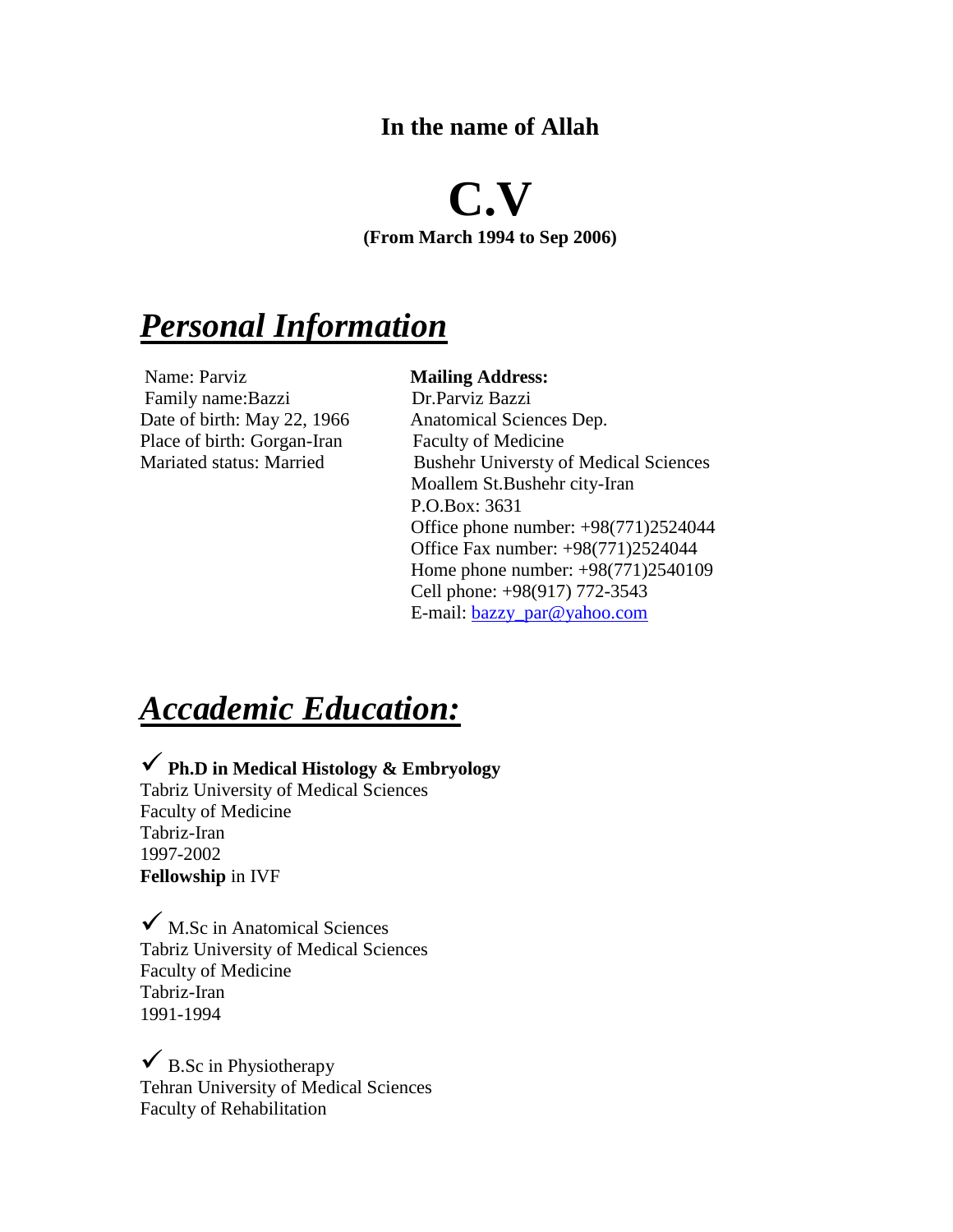Tehran-Iran 1987-1991

# *Fellowship***:**

1.six Mounds fellowship in Neurological Sciences and Electron microscopy Techniques. Faculty of Medicine and experimental IVF Medical and Pharmaceutical University Toyama-Japan January 28,2003, to July18, 2003.

1.six Mounds fellowship in clinical IVF Neurological Sciences and Electron microscopy Techniques. Faculty of Medicine and experimental Mother & child Hospital . Shiraz University of Medical Sciences and Pharmaceutical University Shiraz-Iran-Japan June 1,2011, to March 1, 2012.

## *Extra Training:*

Assisted Reproductive Techniques=ART Medical and Pharmaceutical University Toyama-Japan April10 ,2003 to May 18 ,2003

## *Research Interest:*

- $\checkmark$  Histopathological Techniques
- $\checkmark$  Electron microscopy Techniques
- Analysis of Ultra structure in CNS
- Assisted Reproductive Techniques=ART
- $\checkmark$  Tissue and Cellular research
- $\checkmark$  Tissue engineering
- $\checkmark$  Assessment of pathobimechnical of loco motor system

# *Technical abilities*;

- $\checkmark$  Histopathological techniques such as:
- $\checkmark$  Histochemical techniques
- $\checkmark$  Electron microscopy(TEM & SEM)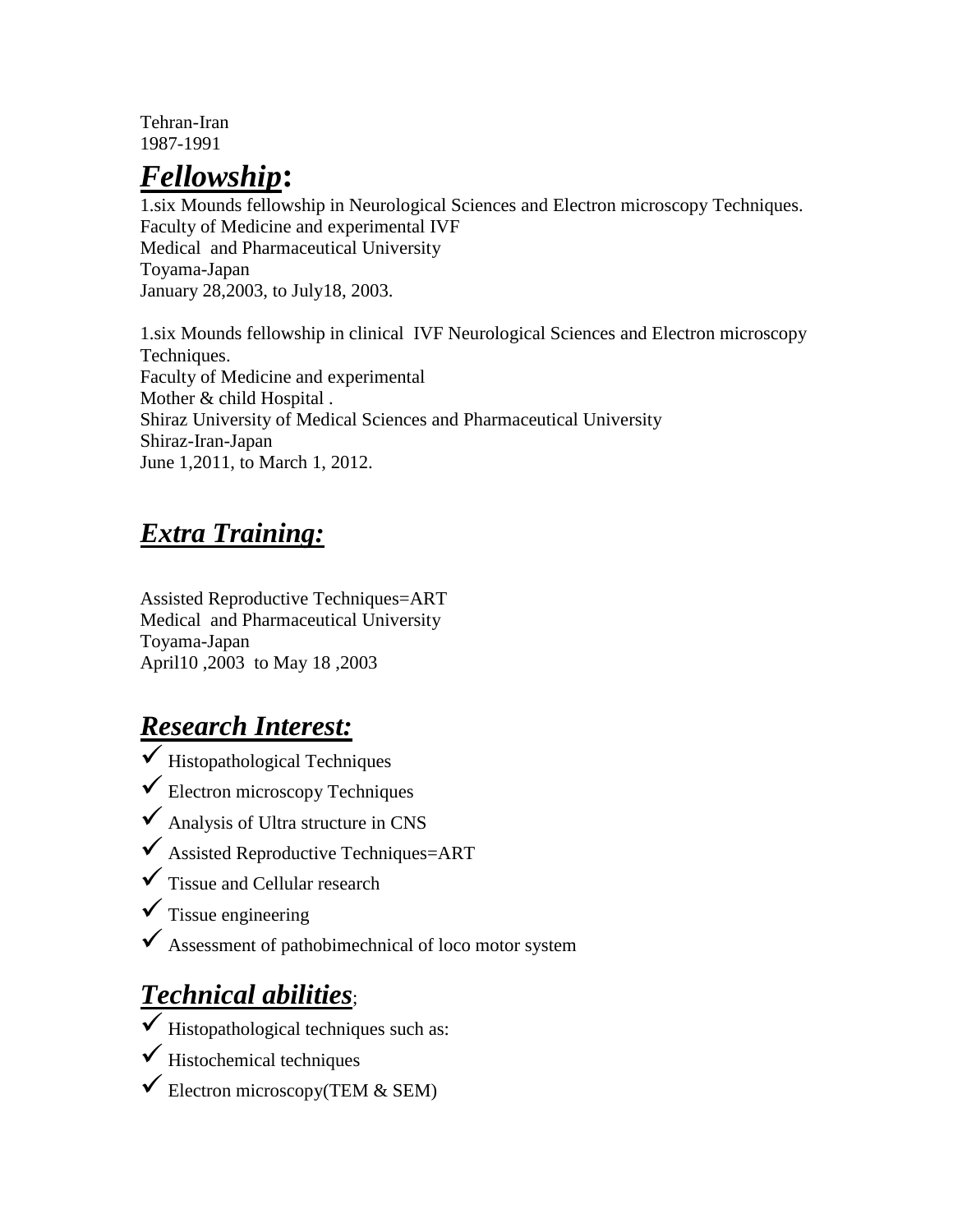- $\checkmark$  Light Microscopy(Orinary,Polorizing,Phase contrast,Dark field,Interferential,Fleuresence)
- Assisted Reproductive Techniques=ART
- $\checkmark$  Assessment of the synaptic analysis in Neurological Sciences.
- $\checkmark$  Extract and using of pharmalogical plant
- $\checkmark$  Assay and treatment of exercise disorders
- $\checkmark$  Assessment of pathobimechnical of loco motor system

## *Work Experiences:*

 $\checkmark$  Academic staff Faculty of Medicine Bushehr University of Medical Sciences From 1993 up now

 $\checkmark$  Assistant Professor of Medical Histology and Embryology (As Lecturer and researcher). Anatomical Sciences Faculty of Medicine Bushehr University of Medical Sciences From 2003 up now

 Administrator of Medical Basic Sciences group Anatomical Sciences Faculty of Medicine Bushehr University of Medical Sciences From 2004 up now

Vice chansler of Faculty of Medicine Bushehr University of Medical Sciences From 2004 up now

 $\checkmark$  Head of Anatomical Sciences group. Faculty of Medicine Bushehr University of Medical Sciences From 1994 up now

 $\checkmark$  Responsible of Animal lab(Animal house) Faculty of Medicine Bushehr University of Medical Sciences From 2004 up now

### *Teaching Course*:

• Gross Anatomy (Theory & Practical)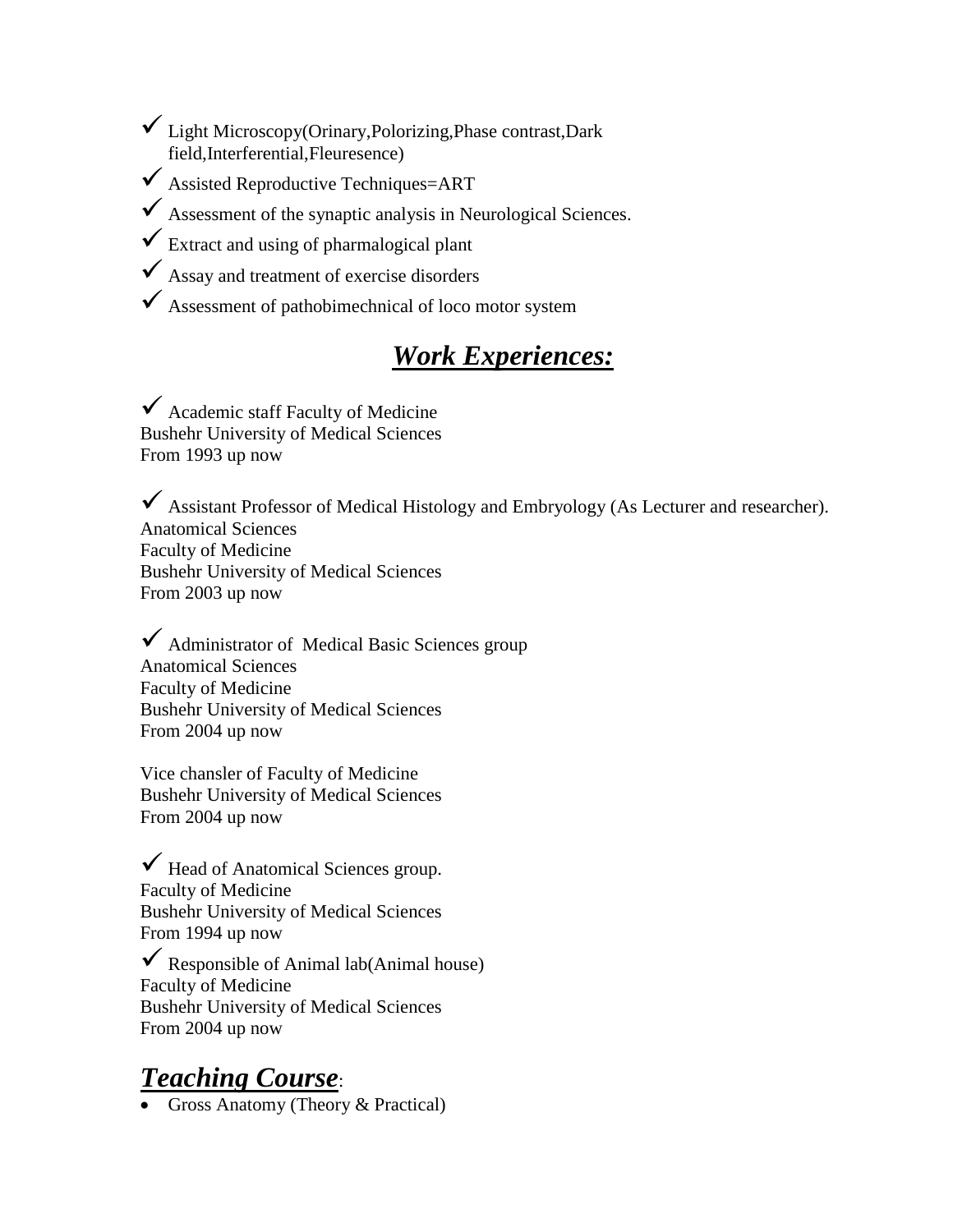- Medical Histology (Theory & Practical)
- Medical Embryology (Theory & Practical)
- Body physical damages (Theory & Practical)
- Principle of rehabilitation (Theory & Practical)

#### *Publication:*

*1.* -Bazzi P(Ph.D),Soleimanirad J( Ph.D), Abdollahifard S ( Ph.D, Talghini Sh Diagnostic value of Intermediate Trophblastic cell in Pregnancy, Medical Journal of Tabris University(2000),34(46):25-30.

2. -Bazzi P, (Ph.D), Rajaee F(Ph.D), Khaki A, The Histopathological effects of Superovulator drugs GnRH . PMSG/HCG on the Endotmerial tissue of the Rat. (2005) Iranian South Medical journal (8)1:15 -21.

- *3.* Bazzi P,Ghaffari Novin M,Soleimanirad J,Srani Sh A, Farzadi L,Ghasemzadeh A,Tahmasebi R. Morphological stuy of the effectof ovulation induction drugs in long protocol on ultrastructure of human endometrial epithelium during the implantation window. (2004), 5(2): 105-114.
- *4.* Khaki A,Bazzi P, Ghaffari Novin M. Effects of Ciprofloxacin on the rat sertoli cells.(2006) Iranian South Medical journal,8(2):110-118.
- *5.* .Khaki A,(Dvm Ph.D),Sohrbi Haghost A,(Dvm Ph.D),Ghaffari Novin M(M.D Ph.D),Bazzi P,(Ph.D),Zahedi A(Dvm Ph.D),Azarmi UA,(Ph.D). Survey thr effects of Ciprofloxacin on rat testis considering Electron microscopy. Journal of Medical Faculty of Guilan University of medical Sciences (2006), 15(57):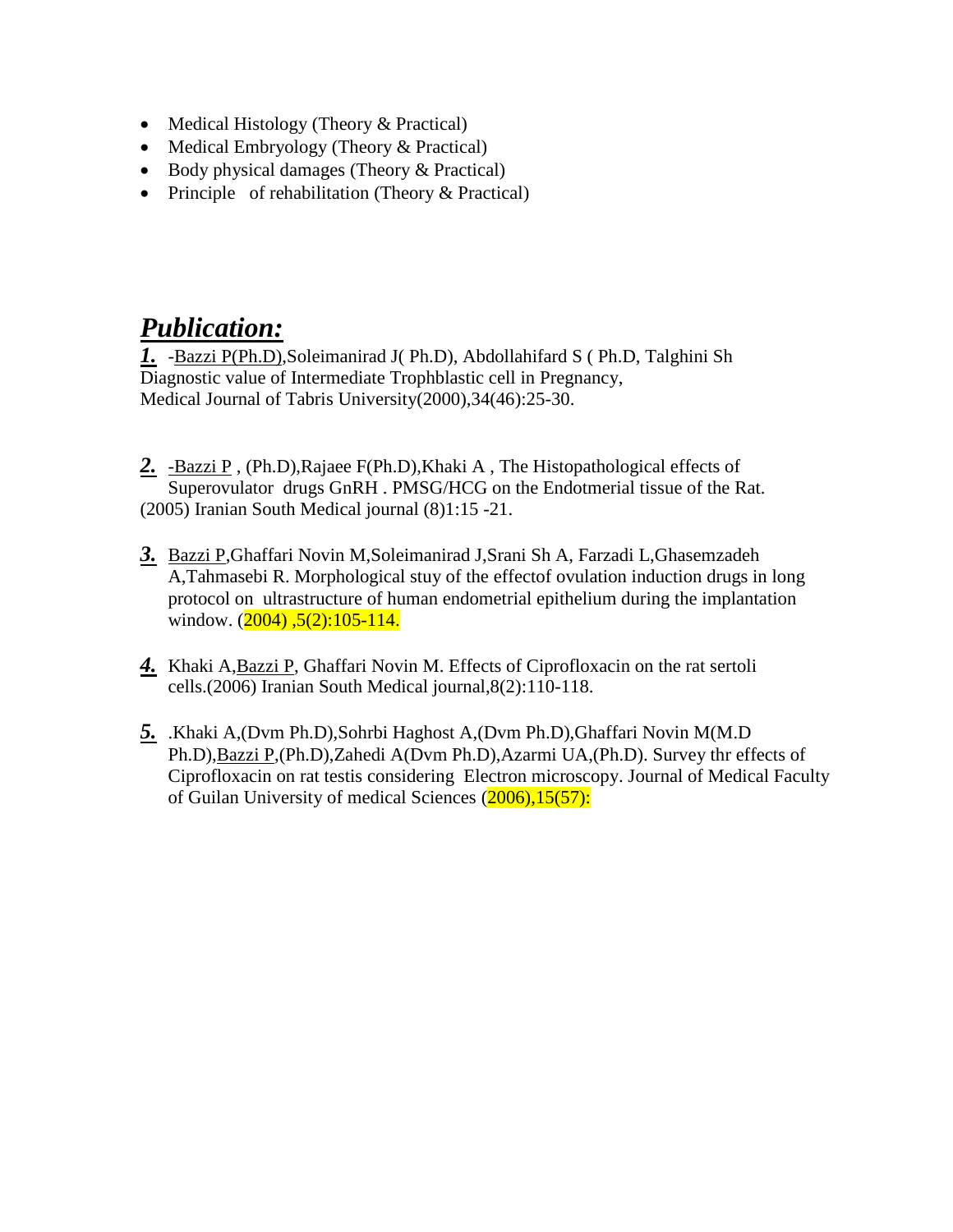#### *Presentation*:

**1.** Bazzi P, Using of multiclefted nuclei Cells in diagnostic intrauterine pregnancy. 2th international congress of obstetics & Gynecology (1994).Tabriz –Iran.

- *2.* .Bazzy P,Rajaee F,Khaki A.The histological effects of superovulation drugs Gn RH/HMG/HCG on thr endometrial tissue of rat (2005). The 23th meeting of the European Society of Veterinary pathology (2005)Napli city-Italy.
- *3.* Bazz P.The Morphological effects of superovulatory drugs on Human endometrial tissues. The  $6<sup>th</sup>$  meeting of the European Society of Veterinary pathology (2005)Napli city-Italy.
- *4.* Rajaee F,Bazzi P,Khaki A.The Ultra structure effects of super ovulation drugs(HMG?HCG) on the mouse endometrial basal membrane. The  $6<sup>th</sup>$  meeting of the eurpean Society of Veterinary pathology (2005)Napli city-Italy.
- *5.* Khaki A,Rezaee A,Mohammadi S, Bazzi P,Khaki A.Eyelied squamous cell carcinoma in cat. The 6<sup>th</sup> meeting of the eurpean Society of Veterinary pathology (2005)Napli city-Italy.

### *Book Compilation and Translation:*

 Khaki A,Bazzi p.Principle and Techniques of histopathology.Publications of Bushehr Universty of Medical Sciences.Firs Edition,Summer 2006.PP,293(Illustrated)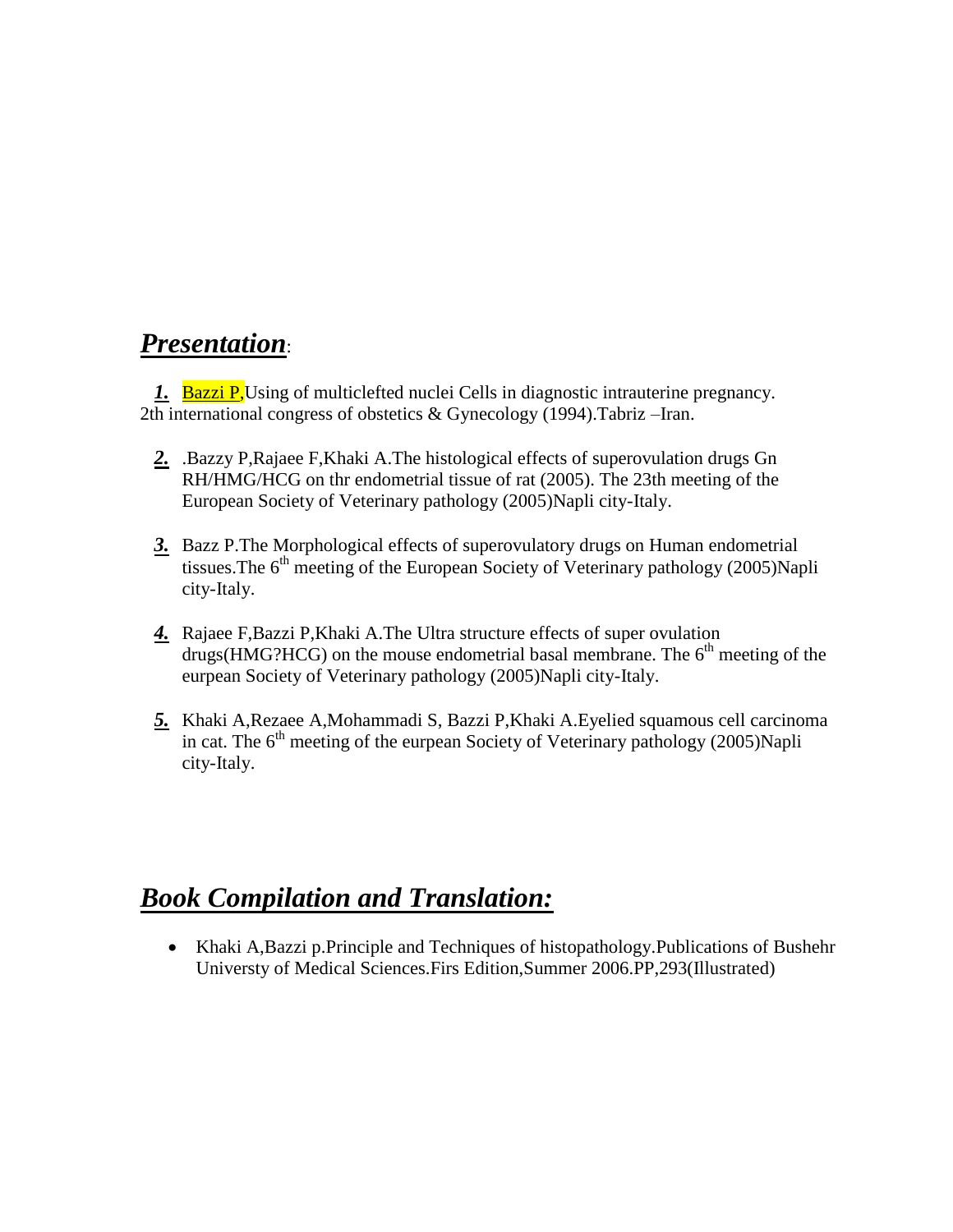#### *Attendance in Congress,Seminar,Conference,Symposium:*

*1.* The  $6^{th}$  international congress of obstetric & Gynecology (Nov 26-29 2005). Tehran-Iran.

*2.* The first Conference of functional apply of tissue engineering(June 30 2006). Tehran University of Medical Scences.Tehran –Iran.

3. the 7<sup>th</sup> Seminar of Infertility(Environmental factors)(Frruary 2001). Shahid Bheshti University of Medical Sciences,Avesina research Center. Tehran –Iran.

#### **projects**

- *1.* The Morphological effects of superovulatory drugs on Human endometrial tissues(This project has been finished(July 2006). Bushehr University of Medical Sciences.
- *2.* The reparment effects of Sweet Root on the type 2 burning wound in rat (This project has been started from 2004 up to now. Bushehr Universty of Medical Sciences.
- *3.* The effects of aute & chronic cytotoxic of Aluminum chloride on the liver tissues of Rabbit((This project has been started from October 2006 up to now). Bushehr Universty of Medical Sciences.
- *4.* The effects of aute & chronic cytotoxic of Aluminum chloride on the Testis tissues of Rabbit((This project has been started from October 2006 up to now). Bushehr University of Medical Sciences.
- *5.* The effects of acute & chronic cytotoxic of Aluminum chloride on the Renal tissues of Rabbit((This project has been started from October 2006 up to now). Bushehr University of Medical Sciences.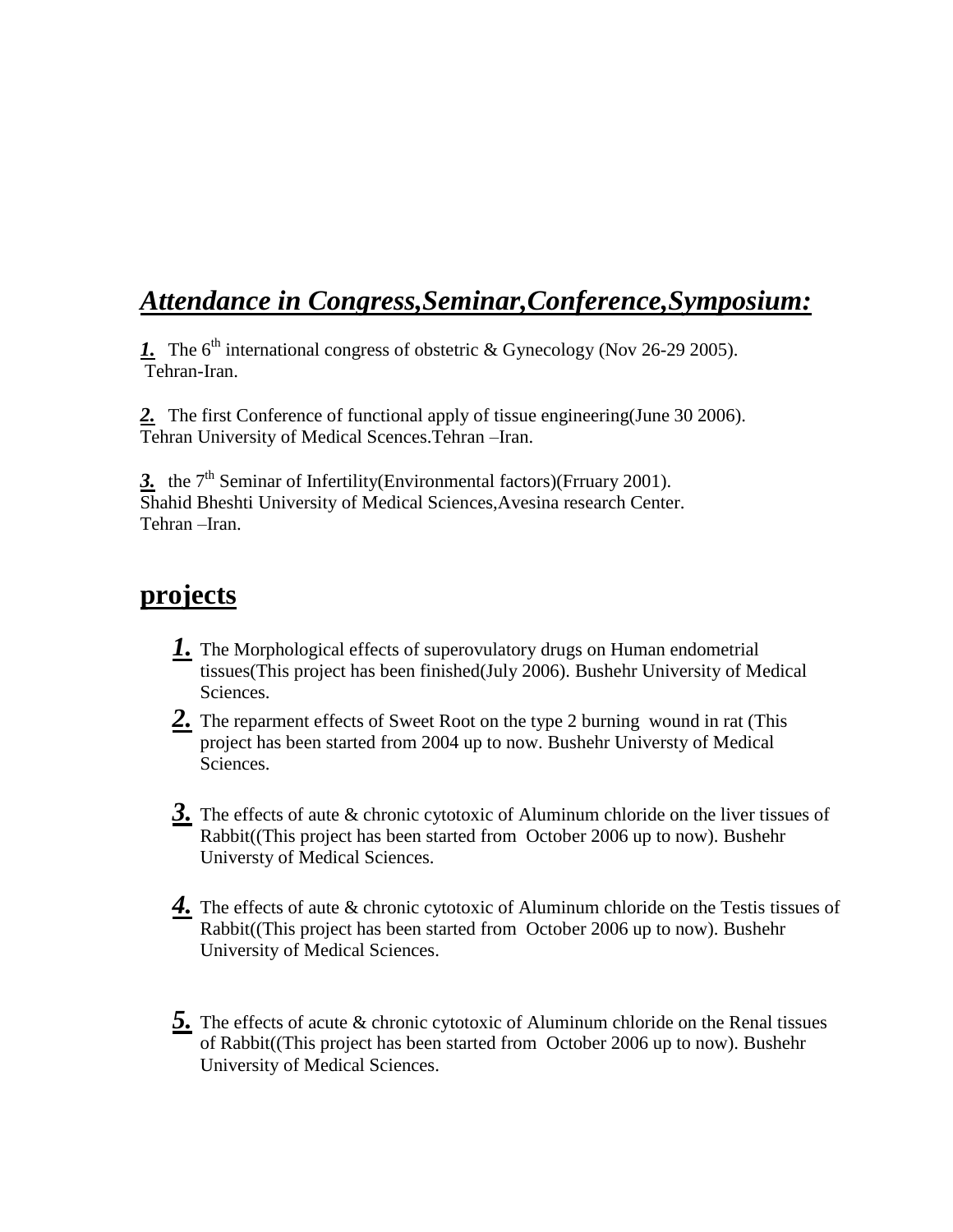*6.* The effects of acute & chronic cytotoxic of Aluminum chloride on the Cardiac tissues of Rabbit((This project has been started from October 2006 up to now). Bushehr University of Medical Sciences.

#### *Workshop attendance:*

| <b>Title of</b>                              | <b>Name of Institute</b>                                              | <b>Date</b> | <b>Duration</b> |
|----------------------------------------------|-----------------------------------------------------------------------|-------------|-----------------|
| Workshop                                     |                                                                       |             |                 |
| <b>Research Method</b>                       | Bushehr University of Medical Sciences.<br>(Reasearch Administration) | 1995        | 2 days          |
| Compilation of<br>Lesson desighn             | Bushehr University of Medical Sciences.<br>(EDC)                      | 1995        | 2 days          |
| Medical ethic                                | Bushehr University of Medical Sciences.<br>(EDC)                      | 1997        | 1 days          |
| Introductin to<br><b>SPSS</b>                | Bushehr University of Medical Sciences.<br>(EDC)                      | 2004        | 2 days          |
| Internet in<br>Medicine                      | Bushehr University of Medical Sciences.<br>(Reasearch Administration) | 2005        | 2 days          |
| Assessment and<br>design of<br>Question exam | Bushehr University of Medical Sciences.<br>(EDC)                      | 2005        | 2 days          |
| Functional apply<br>of tissue<br>ingineering | Tehran University of Medical Sciences.                                | 2006        | 1 days          |
|                                              |                                                                       |             |                 |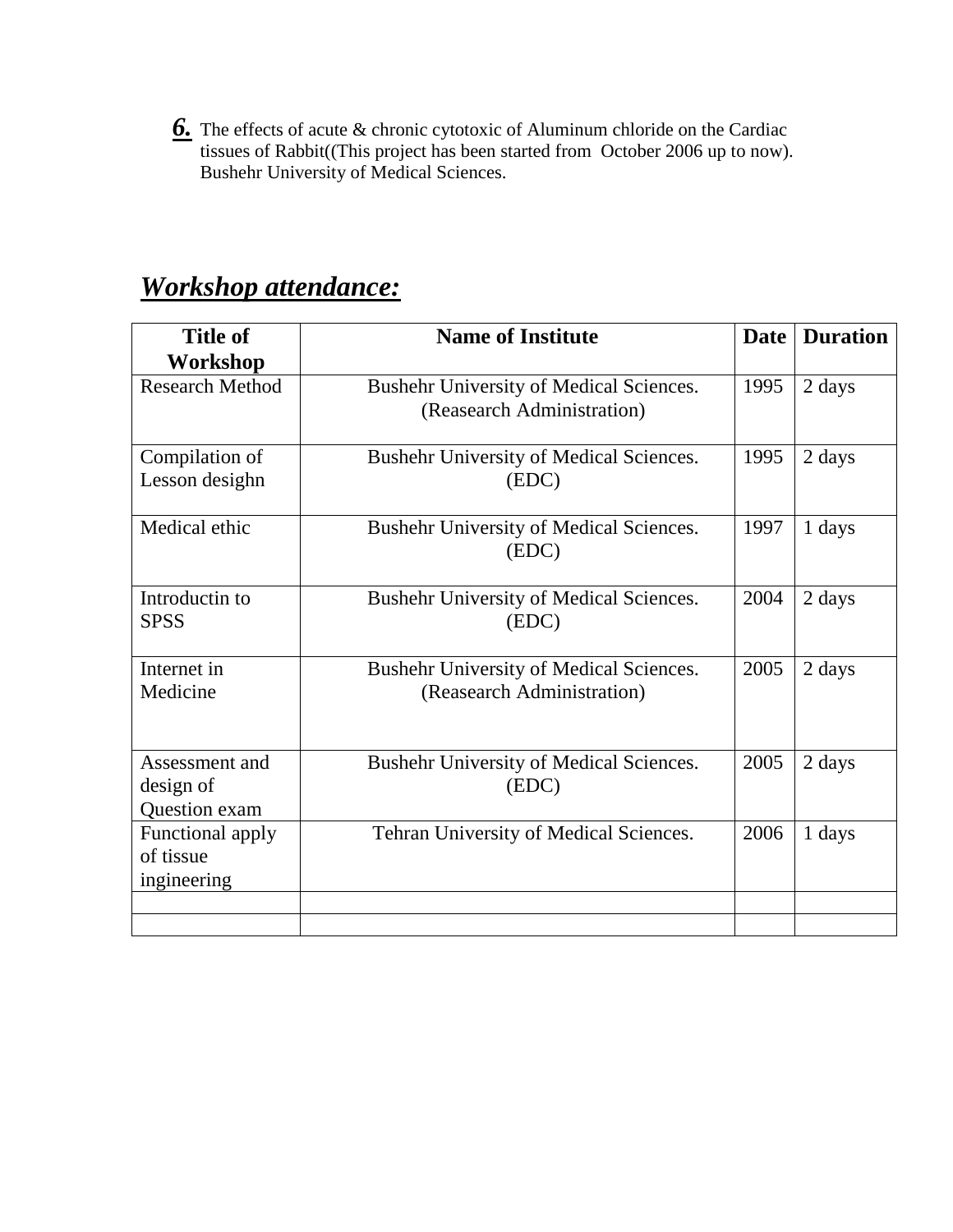#### *Guidance Counselor of student thesis:*

**1.** .Amoi M( Medical student of Bushehr University of Medical Sciences. Histopathological changes of basement membrane of luminal epithelium in infertile women who have referred to Infertility center .(Has been graduated in 2006).

- **2.** Amniattlab A(Dvm Ph.D Student of Eslamic Azad University-Research and Sceinces center-Tehran). The effects of aute & chronic cytotoxic of Aluminum chloride on the liver tissues of Rabbit((This Thesis has been started from 2005 up to now).
- **3.** Shahriary A(Dvm Ph.D Student of Eslamic Azad University-Research and Sceinces center-Tehran). The effects of aute & chronic cytotoxic of Aluminum chloride on the Renal tissues of Rabbit((This Thesis has been started from 2005 up to now).

#### *Thesis Judgment:*

- **1.** Khaki A(Dvm Ph.D Student of Eslamic Azad University-Research and Sceinces center-Tehran).The histopathological effects of Ciprofloxacin on the testis of Rat(2005).
- **2.** Zahedi A(Dvm Ph.D Student of Eslamic Azad University-Research and Sceinces center-Tehran).The effects of Electromagnetic Field=EMF on the ultrastructure of seminal vesicle inRat.(2005).

### *Membership:*

- **1.** Member of European Society for Tissue engineering.
- **2.** Member of European Society for clinical embryology
- **3.** Member of Iranian Society for Anatomical Sciences.
- **4.** Member of Iranian Society for Physiotherapy
- **6**. Member of Educational council of Bushehr University of Medical Sciences.
- **7.** Member of research council of medical facultyof Bushehr University of Medical Sciences.
- **8.** Member of particular cases Committee in Bushehr University of Medical Sciences